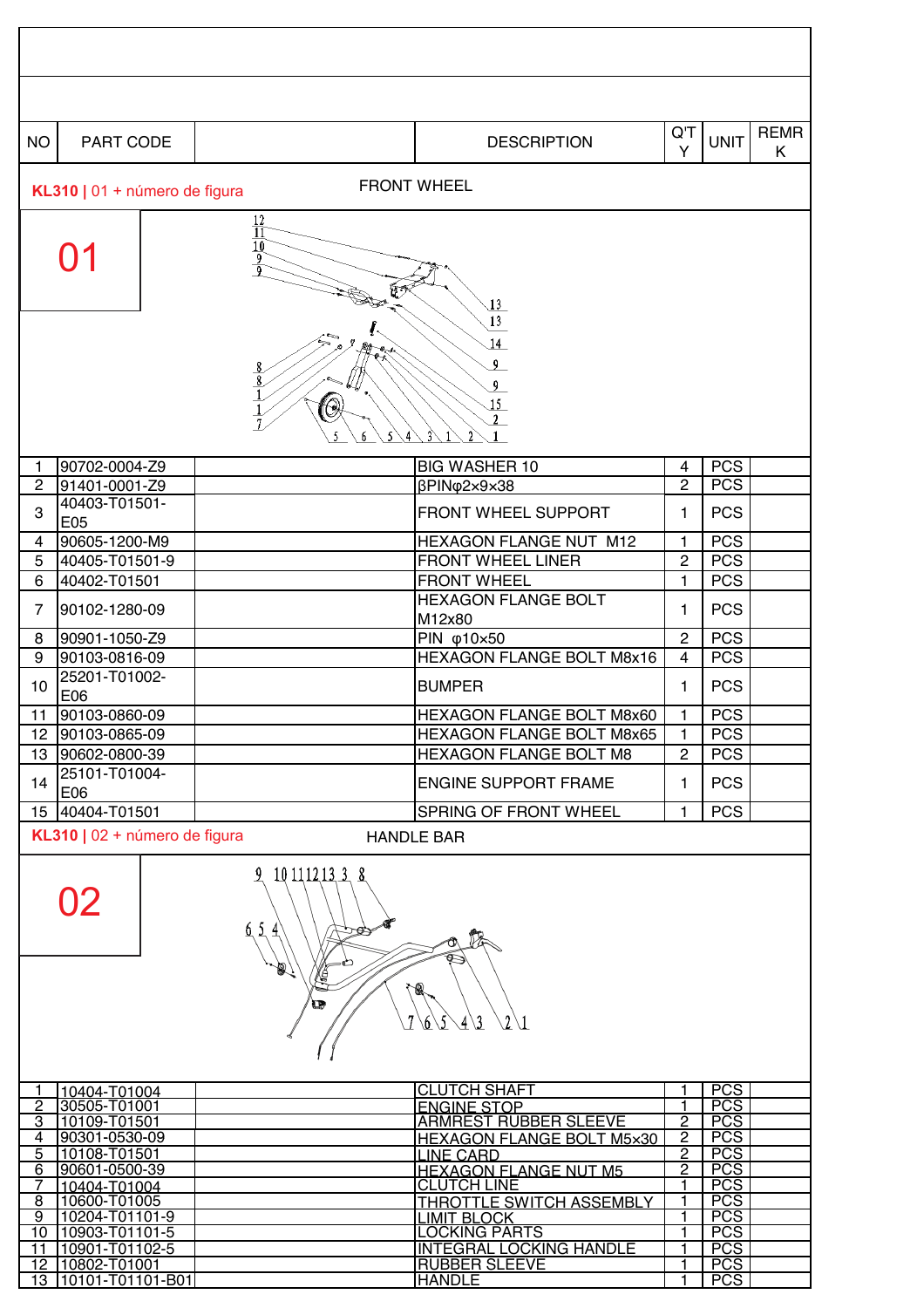| $\overline{12}$<br>$9 - 11$ , $9 - 11$ , $9$<br>10/9<br>$3221$<br><b>PCS</b><br><b>RUBBER SLEEVE</b><br>1<br>$\mathbf{1}$<br>10802-T01001<br><b>PCS</b><br>SHIFT LEVER ASSEMBLY<br>$\overline{c}$<br>$\mathbf{1}$<br>11100-T01001-5<br><b>PCS</b><br>3<br>90103-0608-09<br><b>HEXAGON FLANGE BOLT M6x8</b><br>$\overline{2}$<br><b>PCS</b><br>SHIFT ENCLOSER<br>$\overline{4}$<br>1<br>11105-T01001-5<br>91401-0001-Z9<br><b>PCS</b><br>R PIN φ2x9x38<br>5<br>$\mathbf{1}$<br><b>PCS</b><br><b>ANTI REVERSE SRPING</b><br>11103-T01001-9<br>6<br>1<br><b>PCS</b><br>91401-0008-Z9<br>$\overline{7}$<br>1<br>R PIN $\Phi$ 1.2x6x27<br><b>PCS</b><br><b>PIN 5x24</b><br>8<br>1<br>90901-0524-Z9<br><b>PCS</b><br>$\overline{2}$<br>9<br>90103-0820-09<br>BOLT M8*1.25*20<br><b>PCS</b><br>10<br><b>ARMREST</b><br>10202-T01103-R01<br>1<br><b>PCS</b><br>$\mathbf{2}$<br>11<br>90103-0608-09<br>BOLT M6*1*8<br><b>PCS</b><br>12<br>1.<br>20215-T01101-9<br><b>RELIEF BOLT</b><br>KL310   04 + número de figura<br><b>BELT COVER</b><br>ц<br><b>PCS</b><br>25501-T01001<br><b>BELT COVER</b><br>$\mathbf{1}$<br>1.<br><b>PCS</b><br><b>HEXAGON FLANGE BOLT M6x10</b><br>$\overline{c}$<br>1.<br>90103-0610-09<br><b>PCS</b><br>3<br><b>TENSION PULLEY COMPONENTS</b><br>1<br>25800-T01001-E<br><b>PCS</b><br>25903-T01001-9<br><b>TENSIONER RETURN SPRING</b><br>4<br>1<br><b>PCS</b><br>25905-T01001-9<br><b>TENSIONER SPRING</b><br>5<br>1<br><b>PCS</b><br>TENSION WHEEL CORE SHAFT<br>25904-T01001-9<br>6<br>1<br><b>PCS</b><br>$\overline{7}$<br>90602-0800-39<br><b>HEXAGON FLANGE NUT M8</b><br>1<br>25700-T01002<br>DRIVING PULLEY ASSEMBLY<br><b>PCS</b><br>8<br>1<br><b>PCS</b><br>90103-0820-09<br>HEXAGON FLANGE BOLT M8x20<br>9<br>$\overline{2}$<br><b>PCS</b><br>$\mathbf{2}$<br>10<br>v BELT<br>25908-T01001 |    | KL310   03 + número de figura<br><b>HANDLE ARMREST</b> |  |                         |   |            |  |  |  |
|---------------------------------------------------------------------------------------------------------------------------------------------------------------------------------------------------------------------------------------------------------------------------------------------------------------------------------------------------------------------------------------------------------------------------------------------------------------------------------------------------------------------------------------------------------------------------------------------------------------------------------------------------------------------------------------------------------------------------------------------------------------------------------------------------------------------------------------------------------------------------------------------------------------------------------------------------------------------------------------------------------------------------------------------------------------------------------------------------------------------------------------------------------------------------------------------------------------------------------------------------------------------------------------------------------------------------------------------------------------------------------------------------------------------------------------------------------------------------------------------------------------------------------------------------------------------------------------------------------------------------------------------------------------------------------------------------------------------------------------------------------------------------------------------------------------------------|----|--------------------------------------------------------|--|-------------------------|---|------------|--|--|--|
|                                                                                                                                                                                                                                                                                                                                                                                                                                                                                                                                                                                                                                                                                                                                                                                                                                                                                                                                                                                                                                                                                                                                                                                                                                                                                                                                                                                                                                                                                                                                                                                                                                                                                                                                                                                                                           |    |                                                        |  |                         |   |            |  |  |  |
|                                                                                                                                                                                                                                                                                                                                                                                                                                                                                                                                                                                                                                                                                                                                                                                                                                                                                                                                                                                                                                                                                                                                                                                                                                                                                                                                                                                                                                                                                                                                                                                                                                                                                                                                                                                                                           |    |                                                        |  |                         |   |            |  |  |  |
|                                                                                                                                                                                                                                                                                                                                                                                                                                                                                                                                                                                                                                                                                                                                                                                                                                                                                                                                                                                                                                                                                                                                                                                                                                                                                                                                                                                                                                                                                                                                                                                                                                                                                                                                                                                                                           |    |                                                        |  |                         |   |            |  |  |  |
|                                                                                                                                                                                                                                                                                                                                                                                                                                                                                                                                                                                                                                                                                                                                                                                                                                                                                                                                                                                                                                                                                                                                                                                                                                                                                                                                                                                                                                                                                                                                                                                                                                                                                                                                                                                                                           |    |                                                        |  |                         |   |            |  |  |  |
|                                                                                                                                                                                                                                                                                                                                                                                                                                                                                                                                                                                                                                                                                                                                                                                                                                                                                                                                                                                                                                                                                                                                                                                                                                                                                                                                                                                                                                                                                                                                                                                                                                                                                                                                                                                                                           |    |                                                        |  |                         |   |            |  |  |  |
|                                                                                                                                                                                                                                                                                                                                                                                                                                                                                                                                                                                                                                                                                                                                                                                                                                                                                                                                                                                                                                                                                                                                                                                                                                                                                                                                                                                                                                                                                                                                                                                                                                                                                                                                                                                                                           |    |                                                        |  |                         |   |            |  |  |  |
|                                                                                                                                                                                                                                                                                                                                                                                                                                                                                                                                                                                                                                                                                                                                                                                                                                                                                                                                                                                                                                                                                                                                                                                                                                                                                                                                                                                                                                                                                                                                                                                                                                                                                                                                                                                                                           |    |                                                        |  |                         |   |            |  |  |  |
|                                                                                                                                                                                                                                                                                                                                                                                                                                                                                                                                                                                                                                                                                                                                                                                                                                                                                                                                                                                                                                                                                                                                                                                                                                                                                                                                                                                                                                                                                                                                                                                                                                                                                                                                                                                                                           |    |                                                        |  |                         |   |            |  |  |  |
|                                                                                                                                                                                                                                                                                                                                                                                                                                                                                                                                                                                                                                                                                                                                                                                                                                                                                                                                                                                                                                                                                                                                                                                                                                                                                                                                                                                                                                                                                                                                                                                                                                                                                                                                                                                                                           |    |                                                        |  |                         |   |            |  |  |  |
|                                                                                                                                                                                                                                                                                                                                                                                                                                                                                                                                                                                                                                                                                                                                                                                                                                                                                                                                                                                                                                                                                                                                                                                                                                                                                                                                                                                                                                                                                                                                                                                                                                                                                                                                                                                                                           |    |                                                        |  |                         |   |            |  |  |  |
|                                                                                                                                                                                                                                                                                                                                                                                                                                                                                                                                                                                                                                                                                                                                                                                                                                                                                                                                                                                                                                                                                                                                                                                                                                                                                                                                                                                                                                                                                                                                                                                                                                                                                                                                                                                                                           |    |                                                        |  |                         |   |            |  |  |  |
|                                                                                                                                                                                                                                                                                                                                                                                                                                                                                                                                                                                                                                                                                                                                                                                                                                                                                                                                                                                                                                                                                                                                                                                                                                                                                                                                                                                                                                                                                                                                                                                                                                                                                                                                                                                                                           |    |                                                        |  |                         |   |            |  |  |  |
|                                                                                                                                                                                                                                                                                                                                                                                                                                                                                                                                                                                                                                                                                                                                                                                                                                                                                                                                                                                                                                                                                                                                                                                                                                                                                                                                                                                                                                                                                                                                                                                                                                                                                                                                                                                                                           |    |                                                        |  |                         |   |            |  |  |  |
|                                                                                                                                                                                                                                                                                                                                                                                                                                                                                                                                                                                                                                                                                                                                                                                                                                                                                                                                                                                                                                                                                                                                                                                                                                                                                                                                                                                                                                                                                                                                                                                                                                                                                                                                                                                                                           |    |                                                        |  |                         |   |            |  |  |  |
|                                                                                                                                                                                                                                                                                                                                                                                                                                                                                                                                                                                                                                                                                                                                                                                                                                                                                                                                                                                                                                                                                                                                                                                                                                                                                                                                                                                                                                                                                                                                                                                                                                                                                                                                                                                                                           |    |                                                        |  |                         |   |            |  |  |  |
|                                                                                                                                                                                                                                                                                                                                                                                                                                                                                                                                                                                                                                                                                                                                                                                                                                                                                                                                                                                                                                                                                                                                                                                                                                                                                                                                                                                                                                                                                                                                                                                                                                                                                                                                                                                                                           |    |                                                        |  |                         |   |            |  |  |  |
|                                                                                                                                                                                                                                                                                                                                                                                                                                                                                                                                                                                                                                                                                                                                                                                                                                                                                                                                                                                                                                                                                                                                                                                                                                                                                                                                                                                                                                                                                                                                                                                                                                                                                                                                                                                                                           |    |                                                        |  |                         |   |            |  |  |  |
|                                                                                                                                                                                                                                                                                                                                                                                                                                                                                                                                                                                                                                                                                                                                                                                                                                                                                                                                                                                                                                                                                                                                                                                                                                                                                                                                                                                                                                                                                                                                                                                                                                                                                                                                                                                                                           |    |                                                        |  |                         |   |            |  |  |  |
|                                                                                                                                                                                                                                                                                                                                                                                                                                                                                                                                                                                                                                                                                                                                                                                                                                                                                                                                                                                                                                                                                                                                                                                                                                                                                                                                                                                                                                                                                                                                                                                                                                                                                                                                                                                                                           |    |                                                        |  |                         |   |            |  |  |  |
|                                                                                                                                                                                                                                                                                                                                                                                                                                                                                                                                                                                                                                                                                                                                                                                                                                                                                                                                                                                                                                                                                                                                                                                                                                                                                                                                                                                                                                                                                                                                                                                                                                                                                                                                                                                                                           |    |                                                        |  |                         |   |            |  |  |  |
|                                                                                                                                                                                                                                                                                                                                                                                                                                                                                                                                                                                                                                                                                                                                                                                                                                                                                                                                                                                                                                                                                                                                                                                                                                                                                                                                                                                                                                                                                                                                                                                                                                                                                                                                                                                                                           |    |                                                        |  |                         |   |            |  |  |  |
|                                                                                                                                                                                                                                                                                                                                                                                                                                                                                                                                                                                                                                                                                                                                                                                                                                                                                                                                                                                                                                                                                                                                                                                                                                                                                                                                                                                                                                                                                                                                                                                                                                                                                                                                                                                                                           |    |                                                        |  |                         |   |            |  |  |  |
|                                                                                                                                                                                                                                                                                                                                                                                                                                                                                                                                                                                                                                                                                                                                                                                                                                                                                                                                                                                                                                                                                                                                                                                                                                                                                                                                                                                                                                                                                                                                                                                                                                                                                                                                                                                                                           |    |                                                        |  |                         |   |            |  |  |  |
|                                                                                                                                                                                                                                                                                                                                                                                                                                                                                                                                                                                                                                                                                                                                                                                                                                                                                                                                                                                                                                                                                                                                                                                                                                                                                                                                                                                                                                                                                                                                                                                                                                                                                                                                                                                                                           |    |                                                        |  |                         |   |            |  |  |  |
|                                                                                                                                                                                                                                                                                                                                                                                                                                                                                                                                                                                                                                                                                                                                                                                                                                                                                                                                                                                                                                                                                                                                                                                                                                                                                                                                                                                                                                                                                                                                                                                                                                                                                                                                                                                                                           |    |                                                        |  |                         |   |            |  |  |  |
|                                                                                                                                                                                                                                                                                                                                                                                                                                                                                                                                                                                                                                                                                                                                                                                                                                                                                                                                                                                                                                                                                                                                                                                                                                                                                                                                                                                                                                                                                                                                                                                                                                                                                                                                                                                                                           |    |                                                        |  |                         |   |            |  |  |  |
|                                                                                                                                                                                                                                                                                                                                                                                                                                                                                                                                                                                                                                                                                                                                                                                                                                                                                                                                                                                                                                                                                                                                                                                                                                                                                                                                                                                                                                                                                                                                                                                                                                                                                                                                                                                                                           | 11 | 25600-T01001                                           |  | <b>DRIVEN BELT ASSY</b> | 1 | <b>PCS</b> |  |  |  |
| 12<br>HEXAGON FLANGE BOLT M6x10<br><b>PCS</b><br>90103-0612-09<br>1                                                                                                                                                                                                                                                                                                                                                                                                                                                                                                                                                                                                                                                                                                                                                                                                                                                                                                                                                                                                                                                                                                                                                                                                                                                                                                                                                                                                                                                                                                                                                                                                                                                                                                                                                       |    |                                                        |  |                         |   |            |  |  |  |

 $12.90\pm0.000$  flange bolt  $\sim$  12  $\pm0.000$  flange bolt  $\sim$  12  $\pm0.000$  flange bolt  $\sim$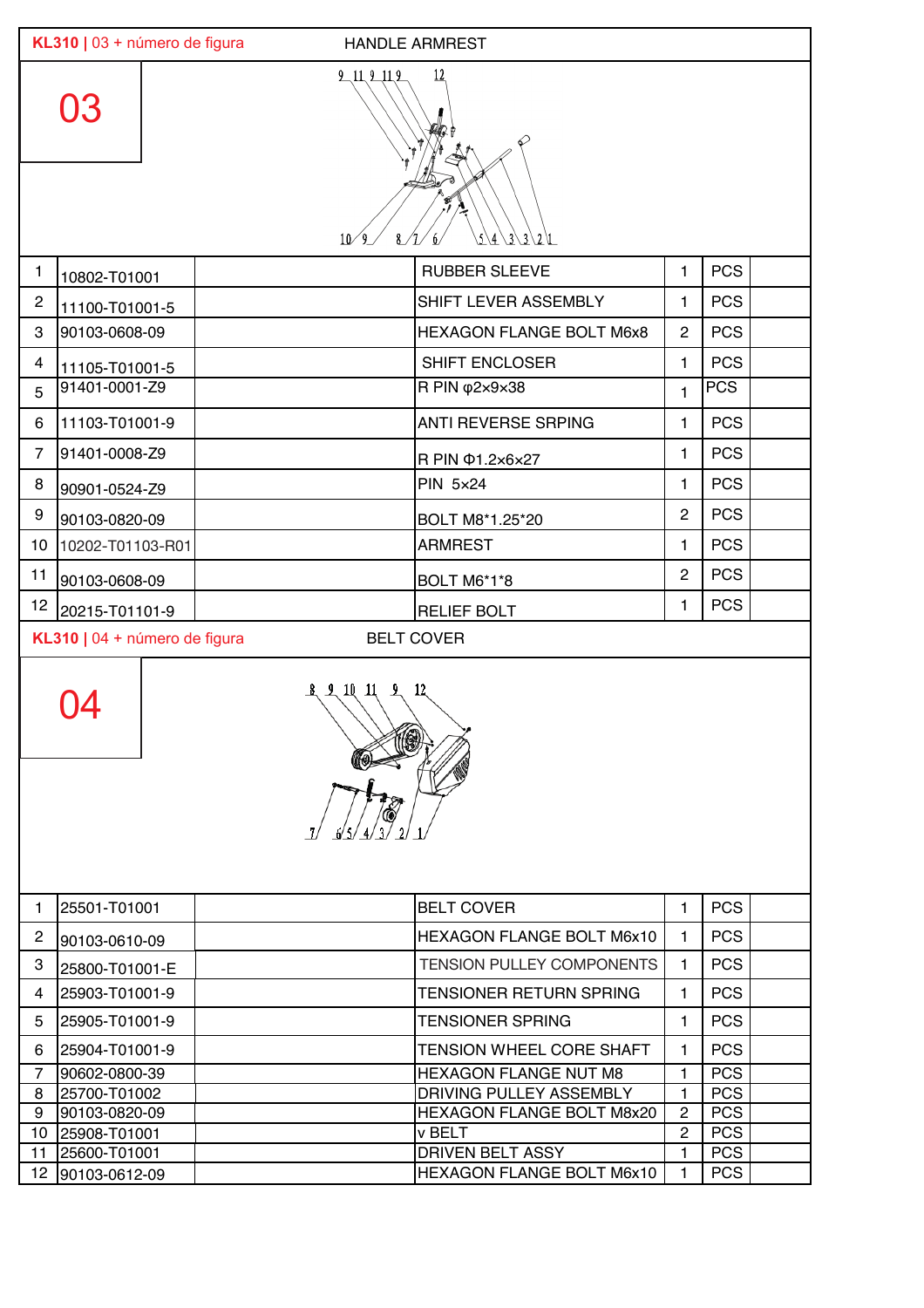|                                                  | <b>TRAILER BODY PART</b><br>KL310   05 + número de figura |                                      |                |            |  |  |  |
|--------------------------------------------------|-----------------------------------------------------------|--------------------------------------|----------------|------------|--|--|--|
| 43101112<br>05<br>$\overline{2}$<br>$\mathbf{1}$ |                                                           |                                      |                |            |  |  |  |
| 1                                                | 90602-1000-39                                             | HEXAGON FLANGE NUT M10               | $\mathbf{1}$   | <b>PCS</b> |  |  |  |
| $\overline{c}$                                   | 91401-0002-Z9                                             | βPIN φ3x20x60                        | 1              | <b>PCS</b> |  |  |  |
| 3                                                | 90103-0820-09                                             | HEXAGON FLANGE BOLT M8×20            | $\overline{2}$ | <b>PCS</b> |  |  |  |
| 4                                                | 90101-1250-09                                             | <b>HEXAGON FLANGE BOLT</b><br>M12×50 | $\mathbf{2}$   | <b>PCS</b> |  |  |  |
| 5                                                | 90601-1200-39                                             | HEXAGON FLANGE NUT M12               | $\overline{c}$ | <b>PCS</b> |  |  |  |
| 6                                                | 90901-1040-Z9                                             | <b>B PIN 10×40</b>                   | $\mathbf{1}$   | <b>PCS</b> |  |  |  |
| $\overline{7}$                                   | 25306-T01102-<br><b>B01</b>                               | <b>RESISTANCE BAR</b>                | 1              | <b>PCS</b> |  |  |  |
| 8                                                | 91401-0001-Z9                                             | βPIN φ2×9×38                         | $\mathbf{1}$   | <b>PCS</b> |  |  |  |
| 9                                                | 25303-T01102-<br><b>B01</b>                               | <b>CONNECTOR</b>                     | $\mathbf{1}$   | <b>PCS</b> |  |  |  |
| 10 <sup>1</sup>                                  | 90103-1085-09                                             | <b>HEXAGON FLANGE BOLT</b><br>M10×85 | $\mathbf{1}$   | <b>PCS</b> |  |  |  |
| 11                                               | <b>B01</b>                                                | PULLEY COSRP                         | $\mathbf{1}$   | <b>PCS</b> |  |  |  |
|                                                  | 12 25302-T01001-9                                         | <b>THUMBLOCK</b>                     | 1              | <b>PCS</b> |  |  |  |
|                                                  | 13 90315-0840-K9                                          | <b>SCREW</b>                         | $\overline{2}$ | <b>PCS</b> |  |  |  |
|                                                  | 14 90601-0800-39                                          | <b>NUT</b>                           | $\overline{2}$ | <b>PCS</b> |  |  |  |
| MUD-FENDER<br>KL310   06 + número de figura      |                                                           |                                      |                |            |  |  |  |
|                                                  | 06<br>3<br>3                                              |                                      |                |            |  |  |  |



|   | 90602-0800-39    | NUT M8*1.25                   | 12            | <b>PCS</b> |  |
|---|------------------|-------------------------------|---------------|------------|--|
| 2 | 25402-T01101     | <b>RIGHT FENDER (MAIN)</b>    |               | <b>PCS</b> |  |
| з | 90316-0812-59    | SCREW M8*12                   | 10            | <b>PCS</b> |  |
|   | 25404-T01101-E01 | <b>FENDER (VICE)</b>          | 2             | <b>PCS</b> |  |
| 5 | 25411-T01102-B01 | <b>REAR SUPPORT OF FENDER</b> |               | <b>PCS</b> |  |
| 6 | 25401-T01101     | <b>LEFT FENDER (MAIN)</b>     |               | <b>PCS</b> |  |
|   | 25407-T01002-9   | FENDER BUSING @10x@15x14      | $\mathcal{P}$ | <b>PCS</b> |  |
| 8 | 90103-0830-09    | BOLT M8*1.25*30               | 2             | <b>PCS</b> |  |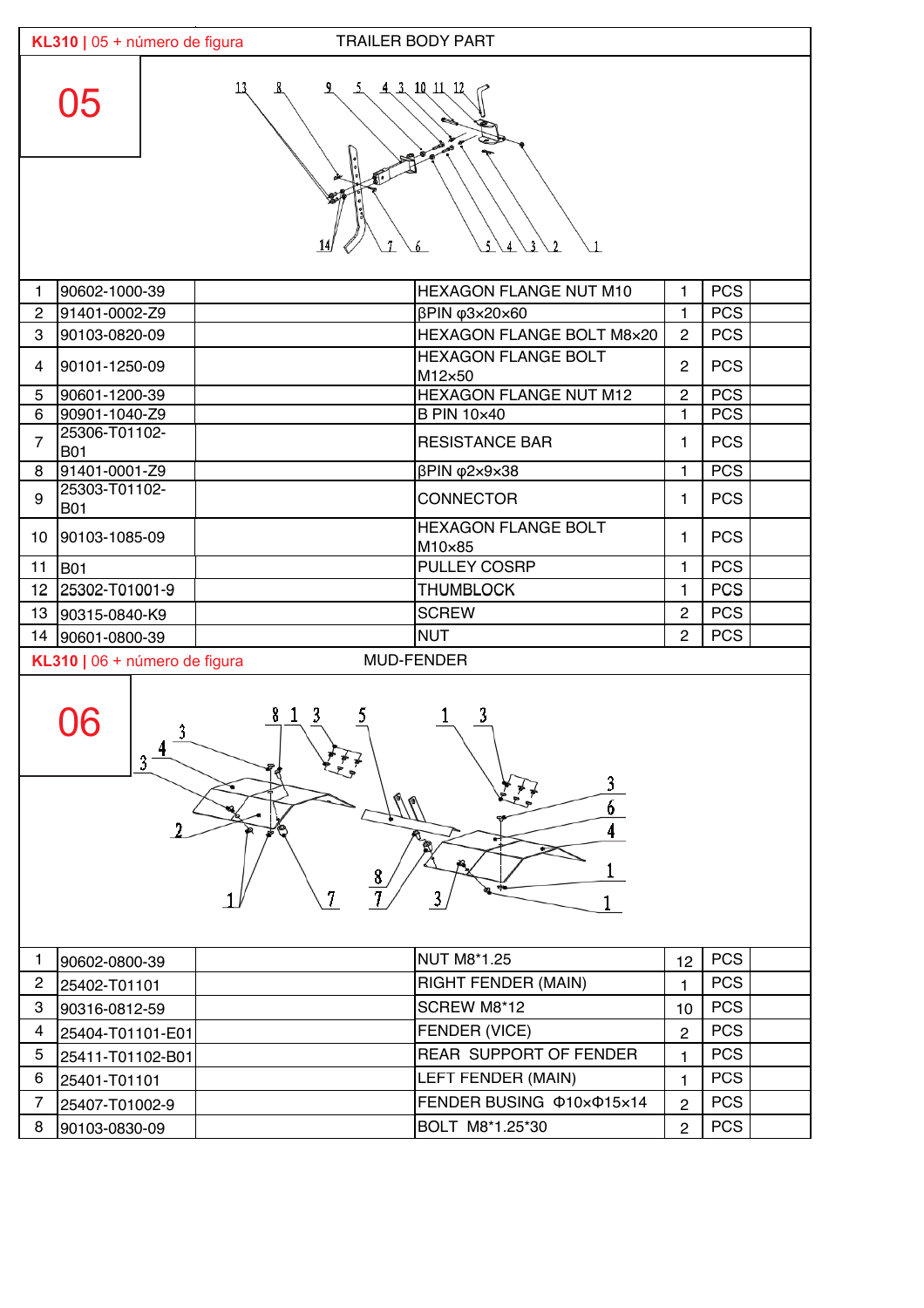|                         | KL310   07 + número de figura<br>3-4 BLADES ASSY |                                                                |                |            |  |  |  |  |
|-------------------------|--------------------------------------------------|----------------------------------------------------------------|----------------|------------|--|--|--|--|
|                         | $\Omega$                                         |                                                                |                |            |  |  |  |  |
|                         |                                                  | 5<br>8<br><u>9\10</u><br>16                                    |                |            |  |  |  |  |
| $\mathbf{1}$            | 50106-T01102                                     | <b>SIDE DISC</b>                                               | $\overline{2}$ | <b>PCS</b> |  |  |  |  |
| $\overline{c}$          | 90101-0825-09                                    | <b>HEXAGON FLANGE BOLT M8x25</b>                               | 24             | <b>PCS</b> |  |  |  |  |
| 3                       | 90701-0002-Z9                                    | <b>FLAT WASHER 8</b>                                           | 24             | <b>PCS</b> |  |  |  |  |
| 4                       | 90801-0003-Z9                                    | <b>SPRING WASHER 8</b>                                         | 24             | <b>PCS</b> |  |  |  |  |
| 5                       | 90601-0800-39                                    | <b>HEXAGON FLANGE NUT M8</b>                                   | 24             | <b>PCS</b> |  |  |  |  |
| $\,6\,$                 | 50104-T01103                                     | <b>DEPUTY CYLINDER</b>                                         | $\mathbf{2}$   | <b>PCS</b> |  |  |  |  |
| $\overline{7}$          | 50107-T01501-9                                   | <b>CLAMP PIN</b>                                               | $\overline{4}$ | <b>PCS</b> |  |  |  |  |
| 8                       | 50102-T01103                                     | THE MAIN CYLINDER                                              | $\mathbf{2}$   | <b>PCS</b> |  |  |  |  |
| 9                       | 50101-T01501                                     | <b>LEFT BLADE</b>                                              | 12             | <b>PCS</b> |  |  |  |  |
| 10                      | 50201-T01501                                     | <b>RIGHT BLADE</b>                                             | 12             | <b>PCS</b> |  |  |  |  |
|                         | KL310   09 + número de figura                    | <b>ENGINE SUPPORT FRAME</b>                                    |                |            |  |  |  |  |
|                         | 09                                               | τ€κ<br>$13\backslash 12\backslash 11\backslash 10\backslash 9$ |                |            |  |  |  |  |
| 1.                      | H170F-A190-0000                                  | <b>H170F GASOLINE ENGINE</b>                                   | $\mathbf{1}$   | <b>PCS</b> |  |  |  |  |
| $\overline{c}$          | 25907-T01001-E01                                 | <b>TENSIONER SUPPORT</b>                                       | 1              | <b>PCS</b> |  |  |  |  |
| 3                       | 90103-0612-09                                    | <b>HEXAGON FLANGE BOLT M8x12</b>                               | $\overline{2}$ | <b>PCS</b> |  |  |  |  |
| $\overline{\mathbf{4}}$ | 25909-T01001-9                                   | <b>TENSIONER PLATE A</b>                                       | 1              | <b>PCS</b> |  |  |  |  |
| 6                       | 25912-T01001-9                                   | <b>TENSIONER PLATE C</b>                                       | $\mathbf{1}$   | <b>PCS</b> |  |  |  |  |
| $\overline{7}$          | 25912-T01001-9                                   | <b>TENSIONER PLATE C</b>                                       | 1              | <b>PCS</b> |  |  |  |  |
| 8                       | 90103-0612-09                                    | HEXAGON FLANGE BOLT M6x12                                      | $\overline{2}$ | <b>PCS</b> |  |  |  |  |
| 9                       | 90103-0816-09                                    | HEXAGON FLANGE BOLT M8x16                                      | 3              | <b>PCS</b> |  |  |  |  |
| 9                       | 90103-0816-09                                    | <b>HEXAGON FLANGE BOLT M8x16</b>                               | 4              | <b>PCS</b> |  |  |  |  |
| 10                      | 25911-T01001-9                                   | <b>TENSIONER PLATE B</b>                                       | $\mathbf{1}$   | <b>PCS</b> |  |  |  |  |
| 11                      | 25703-T01001-E01                                 | DRIVING PULLEY PLATE                                           | 1.             | <b>PCS</b> |  |  |  |  |
| 12 <sup>°</sup>         | 90602-0800-39                                    | HEXAGON FLANGE NUT M8                                          | 4              | <b>PCS</b> |  |  |  |  |
| 13                      | 90103-0835-09                                    | HEXAGON FLANGE BOLT M8x35                                      | 4              | <b>PCS</b> |  |  |  |  |